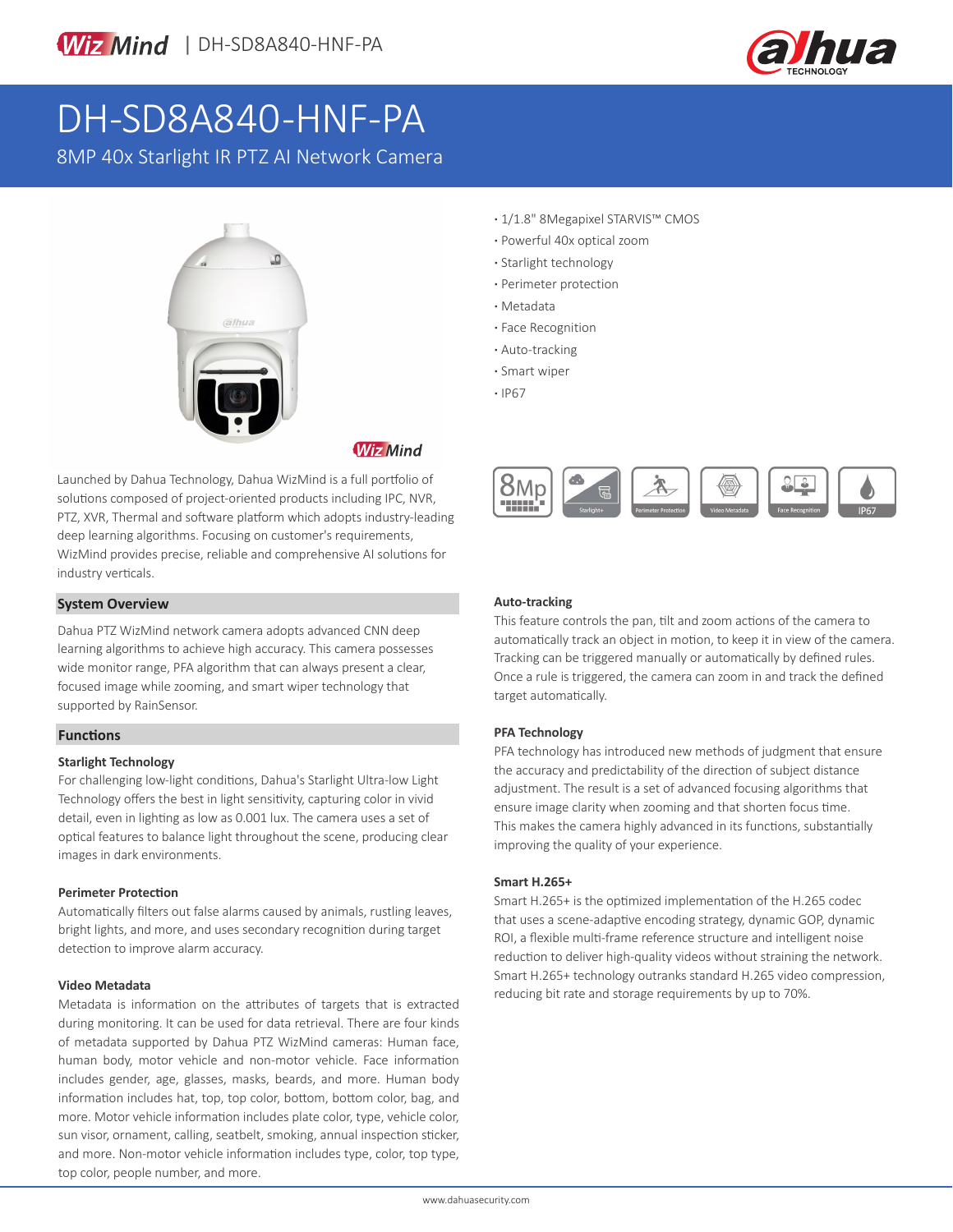### Wiz Mind | DH-SD8A840-HNF-PA

### **Technical Specification**

#### Camera

| Image Sensor                       | $1/1.8"$ CMOS                                                                |                                    |                          |                           |
|------------------------------------|------------------------------------------------------------------------------|------------------------------------|--------------------------|---------------------------|
| Pixel                              |                                                                              |                                    |                          |                           |
|                                    | 8 MP                                                                         |                                    |                          |                           |
| Max. Resolution                    | 3840 (H) x 2160 (V)                                                          |                                    |                          |                           |
| <b>ROM</b>                         | 8 GB                                                                         |                                    |                          |                           |
| <b>RAM</b>                         | 2 GB                                                                         |                                    |                          |                           |
| <b>Electronic Shutter</b><br>Speed | $1/1 s - 1/30,000 s$                                                         |                                    |                          |                           |
| <b>Scanning System</b>             | Progressive                                                                  |                                    |                          |                           |
| Min. Illumination                  | Color: 0.005 lux@F1.4<br>B/W: 0.0005 lux@F1.4<br>0 lux@F1.4 (illuminator on) |                                    |                          |                           |
| <b>Illumination Distance</b>       | 500 m (1640.42 ft)                                                           |                                    |                          |                           |
| Illuminator On/Off<br>Control      | Zoom Prio; Manual; Smart IR                                                  |                                    |                          |                           |
| <b>Illuminator Number</b>          | 10 IR lights                                                                 |                                    |                          |                           |
| Wiper                              | Smart wiper                                                                  |                                    |                          |                           |
| Lens                               |                                                                              |                                    |                          |                           |
| Focal Length                       | 5.6 mm-223 mm                                                                |                                    |                          |                           |
| Max. Aperture                      | $F1.4 - F4.5$                                                                |                                    |                          |                           |
| <b>Field of View</b>               | H: 63.9°-2.0°; V: 37.3°-1.1 °; D: 71.2°-2.3 °                                |                                    |                          |                           |
| Optical Zoom                       | 40x                                                                          |                                    |                          |                           |
| <b>Focus Control</b>               | Auto; semi-auto; manual                                                      |                                    |                          |                           |
| <b>Close Focus Distance</b>        | 0.5 m-2 m (1.64 ft-6.56 ft)                                                  |                                    |                          |                           |
| <b>Iris Control</b>                | Auto; manual                                                                 |                                    |                          |                           |
| <b>DORI Distance</b>               | Detect                                                                       | Observe                            | Recognize                | Identify                  |
|                                    | 4,400 m<br>$(14, 435.70$ ft)                                                 | 1,740 m<br>$(5,708.66 \text{ ft})$ | 880 m<br>$(2,887.14$ ft) | 440 m<br>$(1,443.57)$ ft) |

PTZ

| Pan/Tilt Range                 | Pan: 0° to 360°<br>Tilt: -30° to +90°, auto flip 180° |
|--------------------------------|-------------------------------------------------------|
| <b>Manual Control</b><br>Speed | Pan: 0.1°/s-240°/s<br>Tilt: 0.1°/s-100°/s             |
| Preset Speed                   | Pan: 240°/s; Tilt: 120°/s                             |
| Preset                         | 300                                                   |
| Tour                           | 8 (up to 32 presets per tour)                         |
| Pattern                        | 5                                                     |
| Scan                           | 5                                                     |
| Speed Adjustment               | Yes                                                   |
| Power-off Memory               | Yes                                                   |
| <b>Idle Motion</b>             | Preset; Tour; Pattern; Scanning                       |
| <b>PTZ Protocol</b>            | DH-SD<br>Pelco-P/D (auto recognition)                 |

| Smart Event                   |                                                                                                                                                                                 |
|-------------------------------|---------------------------------------------------------------------------------------------------------------------------------------------------------------------------------|
| <b>Event Trigger</b>          | Motion detection, video tampering, scene changing, network<br>disconnection, IP address conflict, illegal access, and storage<br>anomaly                                        |
| <b>IVS</b>                    | <b>Object Abandoned/Missing</b>                                                                                                                                                 |
| Intelligence                  |                                                                                                                                                                                 |
| Video Metadata                | Support human body, human face, motor vehicle and non-<br>motor vehicle image capture and attributes extraction.                                                                |
| IVS (Perimeter<br>Protection) | Tripwire; intrusion; climbing fences; loitering detection;<br>abandoned/missing object; fast moving; parking detection;<br>people gathering; vehicle/human alarm classification |
| <b>Face Recognition</b>       | Yes                                                                                                                                                                             |
| <b>Auto Tracking</b>          | Yes                                                                                                                                                                             |
| Video                         |                                                                                                                                                                                 |
| Video Compression             | Smart H.265+; H.265; Smart H.264+; H.264; MJPEG (Sub<br>Stream 1)                                                                                                               |
| <b>Streaming Capability</b>   | 3 streams                                                                                                                                                                       |
| Resolution                    | 4K (3840 × 2160); 4M (2560 × 1440); 1080p (1920 × 1080);<br>1.3M (1280 × 960); 720p (1280 × 720); D1 (704 × 576);<br>$CIF$ (352 $\times$ 288)                                   |
| Video Frame Rate              | Main stream: 4K/4M/1080p/1.3M/720p (1-25/30 fps)<br>Sub stream 1: D1/CIF (1-25/30 fps)<br>Sub stream 2: 1080p/1.3M/720p (1-25/30 fps)                                           |
| <b>Bit Rate Control</b>       | CBR; VBR                                                                                                                                                                        |
| Video Bit Rate                | H264: 512 kbps-16384 kbps<br>H265: 256 kbps-10240 kbps                                                                                                                          |
| Day/Night                     | Auto (ICR); Color; B/W                                                                                                                                                          |
| <b>BLC</b>                    | Yes                                                                                                                                                                             |
| <b>WDR</b>                    | 120 dB                                                                                                                                                                          |
| <b>HLC</b>                    | Yes                                                                                                                                                                             |
| White Balance                 | Auto; indoor; outdoor; tracking; manual; sodium lamp; natural<br>light; street lamp                                                                                             |
| Gain Control                  | Auto; manual                                                                                                                                                                    |
| Noise Reduction               | 2D NR; 3D NR                                                                                                                                                                    |
| <b>Motion Detection</b>       | Yes                                                                                                                                                                             |
| Region of Interest<br>(Rol)   | Yes                                                                                                                                                                             |
| Defog                         | Optical                                                                                                                                                                         |
| Digital Zoom                  | 16x                                                                                                                                                                             |
| Image Rotation                | $0^{\circ}$ ; 180 $^{\circ}$                                                                                                                                                    |
| <b>Privacy Masking</b>        | Up to 24 areas can be set, with up to 8 areas in the same view                                                                                                                  |
| S/N Ratio                     | $\geq$ 55 dB                                                                                                                                                                    |
| Audio                         |                                                                                                                                                                                 |
| <b>Audio Compression</b>      | G.711a; G.711mu; G.726; AAC; G722.1; G.729; MPEG2-Layer2;<br>G723                                                                                                               |
| Network                       |                                                                                                                                                                                 |
| Network Port                  | RJ-45 (10/100 Base-T)                                                                                                                                                           |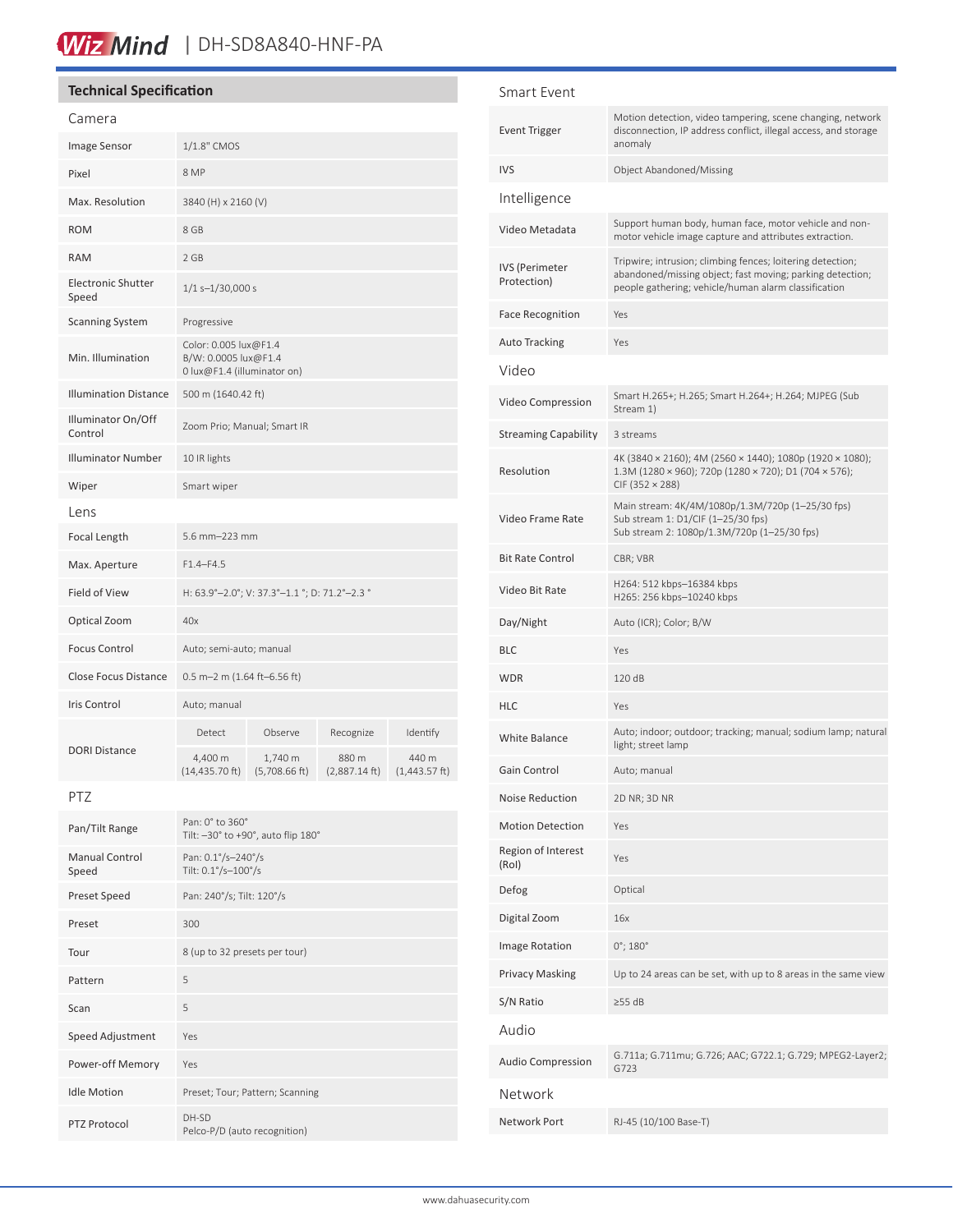# Wiz Mind | DH-SD8A840-HNF-PA

| Network Protocol          | IPv4; IPv6; HTTP; HTTPS; 802.1x; QoS; FTP; SMTP; UPnP; SNMP<br>v1/v2c/v3 (MIB-2); DNS; DDNS; NTP; RTSP; RTP; TCP; UDP;<br>IGMP; ICMP; DHCP; PPPoE; ARP; RTCP; RTMP |  |
|---------------------------|--------------------------------------------------------------------------------------------------------------------------------------------------------------------|--|
| Interoperability          | ONVIF (Profile S&G&T); CGI                                                                                                                                         |  |
| <b>Streaming Method</b>   | Unicast; Multicast                                                                                                                                                 |  |
| User/Host                 | 20 (total bandwidth: 64 M)                                                                                                                                         |  |
| Storage                   | FTP; Micro SD card (512GB)                                                                                                                                         |  |
| <b>Browser</b>            | IE 7 and later versions<br>Chrome 42 and earlier versions<br>Firefox 52 and earlier versions<br>Safari                                                             |  |
| Management<br>Software    | Smart PSS; DSS; DMSS; Easy4ip; IVSS                                                                                                                                |  |
| <b>Mobile Client</b>      | iOS; Android                                                                                                                                                       |  |
| Certification             |                                                                                                                                                                    |  |
| Certifications            | CE: EN55032/EN55024/EN50130-4<br>FCC: Part15 subpartB, ANSI C63.4-2014                                                                                             |  |
| Port                      |                                                                                                                                                                    |  |
| <b>Analog Output</b>      | 1 BNC                                                                                                                                                              |  |
| <b>RS-485</b>             | 1 (baud rate range: 1200 bps-9600 bps)                                                                                                                             |  |
| Alarm I/O                 | 7/2                                                                                                                                                                |  |
| Audio I/O                 | 1/1                                                                                                                                                                |  |
| Power                     |                                                                                                                                                                    |  |
| Power Supply              | 36 VDC, 2.23 A (±25%)<br>Hi-PoE                                                                                                                                    |  |
| Power Consumption         | Basic: 30 W<br>Max.: 48 W (illuminator + PTZ working)                                                                                                              |  |
| Environment               |                                                                                                                                                                    |  |
| Operating<br>Temperature  | $-40$ °C to +70 °C (-40 °F to +158 °F)                                                                                                                             |  |
| <b>Operating Humidity</b> | ≤95% (RH)                                                                                                                                                          |  |
| Protection                | IP67; TVS 6000 V lightning protection; surge protection;<br>voltage transient protection                                                                           |  |
| Structure                 |                                                                                                                                                                    |  |
| Casing                    | Metal                                                                                                                                                              |  |
| <b>Product Dimensions</b> | 415.6 mm × 026 2 mm (16.36" × 010.31")                                                                                                                             |  |
| Net Weight                | 10 kg (22.05 lb)                                                                                                                                                   |  |
| <b>Gross Weight</b>       | 12 kg (26.46 lb)                                                                                                                                                   |  |

| <b>Ordering Information</b> |                    |                                                        |  |  |
|-----------------------------|--------------------|--------------------------------------------------------|--|--|
| <b>Type</b>                 | Model              | Description                                            |  |  |
| 8M<br>WizMind<br>PTZ Camera | DH-SD8A840-HNF-PA  | 8 MP 40x Starlight WizMind Network<br>PTZ Camera, PAL  |  |  |
|                             | DH-SD8A840N-HNF-PA | 8 MP 40x Starlight WizMind Network<br>PTZ Camera, NTSC |  |  |
|                             | SD8A840-HNF-PA     | 8 MP 40x Starlight WizMind Network<br>PTZ Camera, PAL  |  |  |
|                             | SD8A840N-HNF-PA    | 8 MP 40x Starlight WizMind Network<br>PTZ Camera, NTSC |  |  |
| Accessories                 | DC36V/2.23A        | Power Adapter                                          |  |  |
|                             | PFB306W            | Wall Mount Bracket                                     |  |  |
|                             | <b>PFA118</b>      | Mount Adapter                                          |  |  |
|                             | PFB710C            | Ceiling Mount Bracket                                  |  |  |
|                             | <b>PFA150</b>      | Pole Mount Bracket                                     |  |  |
|                             | PFB301S-F          | Plane Mount Bracket                                    |  |  |
|                             | <b>PFA120</b>      | Junction Box                                           |  |  |
|                             | PFB301C            | Ceiling Mount Bracket                                  |  |  |
|                             | <b>PFA151</b>      | Corner Mount Bracket                                   |  |  |

### **Accessories**

Included:



Power Adapter

Optional:



Wall Mount Bracket



PFB710C Ceiling Mount



PFA120 Junction Box



PFB301C Ceiling Mount Bracket





PFA118 Mount Adapter

PFA151 Corner Mount Bracket

















PFA150 Pole Mount Bracket